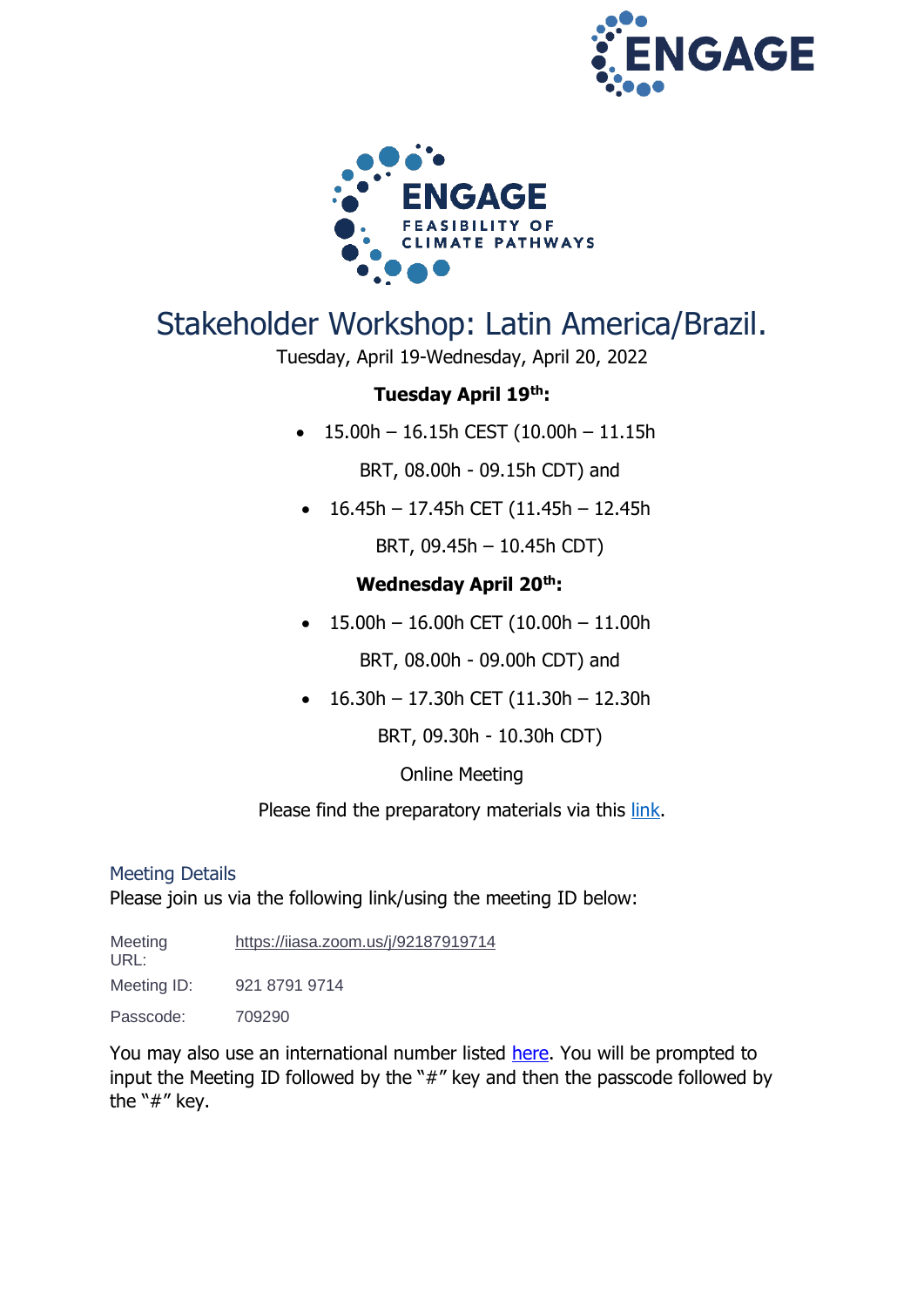

# Agenda

| Time (in           | 7 iyu iyu                                                                                                    |  |
|--------------------|--------------------------------------------------------------------------------------------------------------|--|
| <b>CEST)</b>       | <b>Agenda Items</b>                                                                                          |  |
|                    | Day 1 (Session 1): Tuesday, April 19, 2022<br><b>National Decarbonization Pathways</b><br>15:00-16:15 (CEST) |  |
| 15:00-15:05        | Opening and Welcome<br>Jill Jaeger (Jaeger International) and Roberto Schaeffer<br>(COPPE)                   |  |
| 15:05-15:15        | What do we mean by "net-zero"<br>Joeri Rogelj (IIASA)                                                        |  |
| 15:15-15:30        | Presentation of results from Brazil/Latin American Modeling<br>$(2050$ Targets)<br>TBA (COPPE)               |  |
| 15:30-15:50        | <b>Breakout Groups</b>                                                                                       |  |
| 15:50-16:10        | Reporting back to the plenary                                                                                |  |
| 16:10-16:15        | Closure of the session<br>Jill Jaeger (Jaeger International) and Roberto Schaeffer<br>(COPPE)                |  |
|                    | Day 1 (Session 2): Tuesday, April 19, 2022<br><b>Feasibility of Decarbonization Pathways</b>                 |  |
| 16:45-17:45 (CEST) |                                                                                                              |  |
| 16:45-16:50        | Opening and Welcome<br>Ines Omann (Jaeger International) and Roberto Schaeffer<br>(COPPE)                    |  |
| 16:50-17:10        | Empirical study of feasibility<br>Aleh Cherp (CEU)                                                           |  |
| 17:10-17:15        | <b>Breakout Groups</b>                                                                                       |  |
| 17:25-17:40        | Reporting back to the plenary                                                                                |  |
| 17:40-17:45        | Closure of the session<br>Ines Omann (Jaeger International) and Roberto Schaeffer<br>(COPPE)                 |  |



This project has received funding from the European Union's Horizon 2020 research and innovation programme under grant agreement No 821471 (ENGAGE).